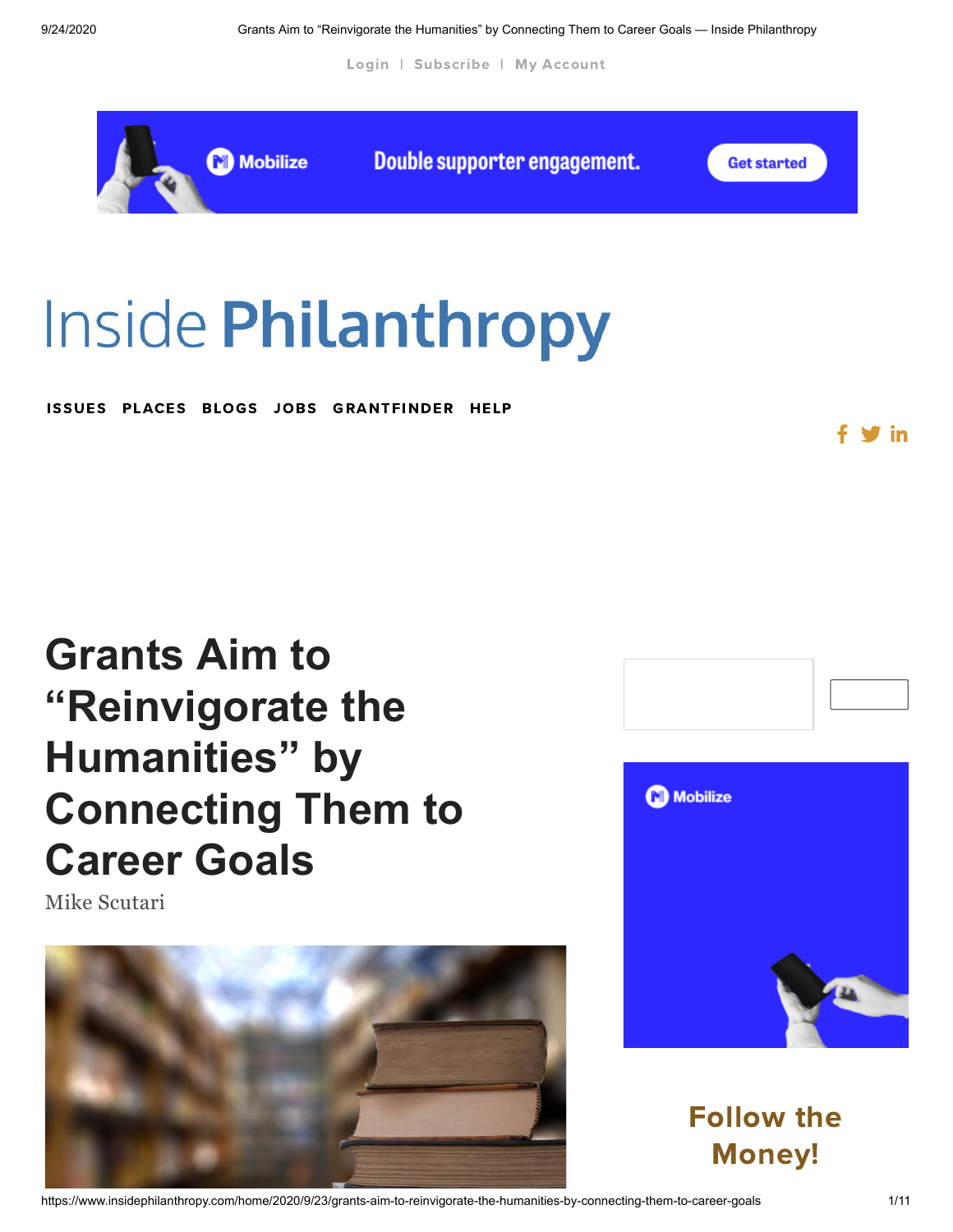

ONE PHOTO/SHUTTERSTOCK

One of my favorite (academic) memories of college was sitting around a conference table with eight students and my dynamic philosophy professor discussing existentialism. Those were the days!

Right now, an experience like that seems as inaccessible as Jean-Paul Sartre's "Being and Nothingness."

Setting aside the obvious questions around the viability of the [in-person](https://www.insidephilanthropy.com/home/2020/9/16/more-flexible-options-an-influential-donor-looks-to-redesign-american-higher-education) model these days, liberal arts proponents are confronting an equally profound and, well, *existential* dilemma: How can institutions make the liberal arts relevant for the growing number of students pursuing careers in technical fields?

The Teagle Foundation and the National Endowment for the Humanities (NEH) are addressing this question with "Cornerstone: Learning for Living," a \$7 million grant program designed to "reinvigorate the role of the humanities in general education on campuses across the country."

The program aims to give students from all backgrounds the chance to experience the power of the humanities, increase teaching opportunities for faculty, and, most interestingly, provide a "coherent pathway through general education that helps students connect the humanities to their professional aspirations" in fields like business, health and

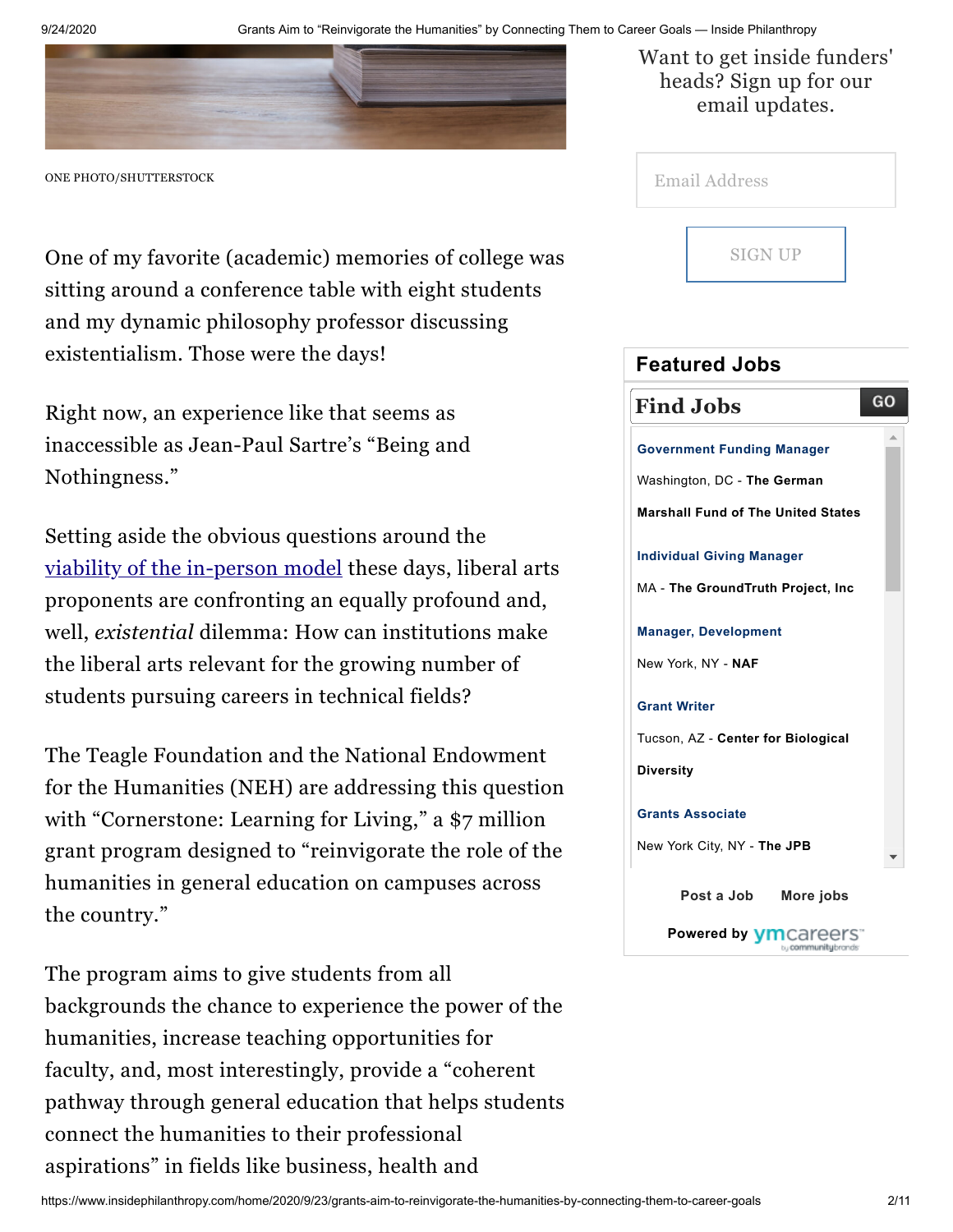engineering. The initiative will award implementation grants of varying amounts to each funded project, up to \$350,000 over 24 months.

"The humanities are essential for the health of American civic life," Teagle Foundation President Andrew Delbanco told me. "We want to be a society with an educated citizenry, thriving civic participation, and energy and vitality in the arts." The new program complements the [foundation's](https://david-callahan-hfwl.squarespace.com/config/pages/57db29d5e39aa48736ce8b6d) mission of ensuring that "the benefits of liberal arts education reach students of all backgrounds, including those who have historically been underrepresented in higher education."

#### **A Revised Argument for the Liberal Arts**

Before the pandemic struck, funders were shoveling money into big-ticket initiatives in fields like data sciences, engineering and artificial [intelligence](https://www.insidephilanthropy.com/home/2018/10/23/for-a-university-and-a-top-billionaire-donor-a-huge-bet-on-artificial-intelligence). These projects attracted in-demand students, zeroed in on edgy, next-generation skills, and raised the university's [profile.](https://www.insidephilanthropy.com/home/2020/6/18/as-higher-ed-giving-tanks-what-will-happen-to-big-capital-campaigns) This model may have its flaws, but "it's how you stay in the game, for good or bad," said Don Hasseltine, a senior consultant and vice president at the Aspen Leadership Group.

The STEM gold rush put liberal arts proponents on the defensive. Donors like Wall Street icon Bill Miller, who in 2018 gave \$75 [million](https://www.insidephilanthropy.com/home/2018/1/17/wonderfully-contrarian-bill-miller-philosophy-gift) to Johns Hopkins University's philosophy department, reminded funders that while society needs coders to design apps to tell a user if it's dark [outside](https://www.entrepreneur.com/article/280446), it also needs graduates who can think creatively and critically. Philosophy, Miller said, "has made a huge difference both to my life outside business, in terms of adding a great degree of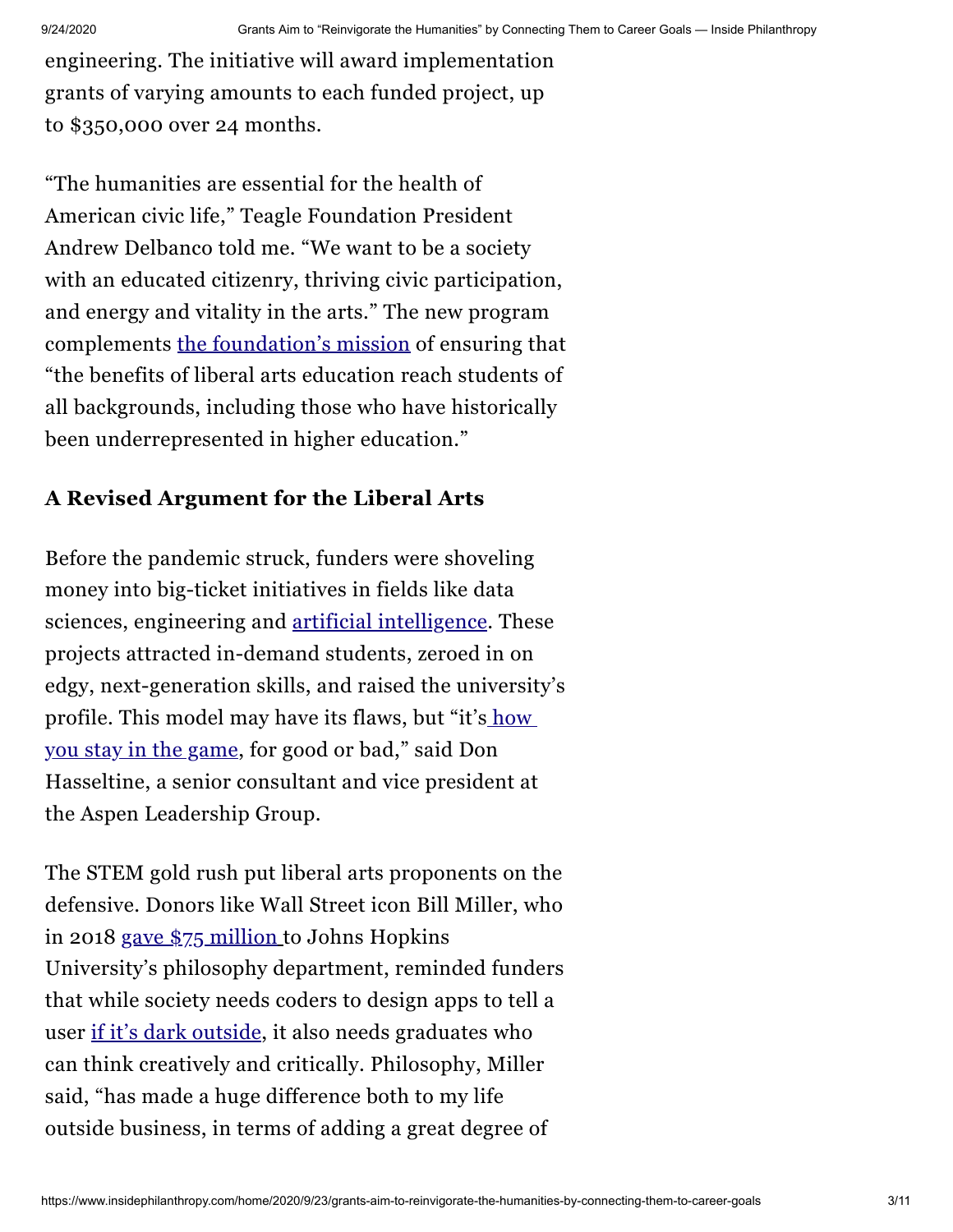richness and knowledge, and to the actual decisions I've made in investing."

It was around this time that proponents, concerned about social media's impact on the body politic, also began exploring how exposure to the humanities could make people more tolerant, [compassionate](https://www.insidephilanthropy.com/home/2017/12/21/can-the-arts-foster-empathy-a-novel-mellon-foundation-grant-hopes) and thoughtful. Despite these arguments, "the liberal arts have been languishing" on many campuses, Delbanco said, "with declining numbers of students choosing to major in the humanities, declining enrollments by non-majors in many humanities courses, and demoralization of humanities faculty."

The pandemic and the resurgent movement for racial justice provided a stark reminder that society needs the liberal arts more than ever.

The crises, Delbanco said, "raise many deep questions about the power of words and symbols for good or ill; the responsibility of individuals for the welfare of others; the problem of ambiguity in the realm of science; the parallel contagion of fear—to name just a few. These are issues with which all students, regardless of their professional aspirations, should be given the opportunity to think deeply about as part of their preparation for lives of responsible participation in our democracy."

#### **Reimagining General Education**

Undergraduates get their dose of the liberal arts through general education credits, "the place in the curriculum where students, who now overwhelmingly pursue pre-professional areas of study, should engage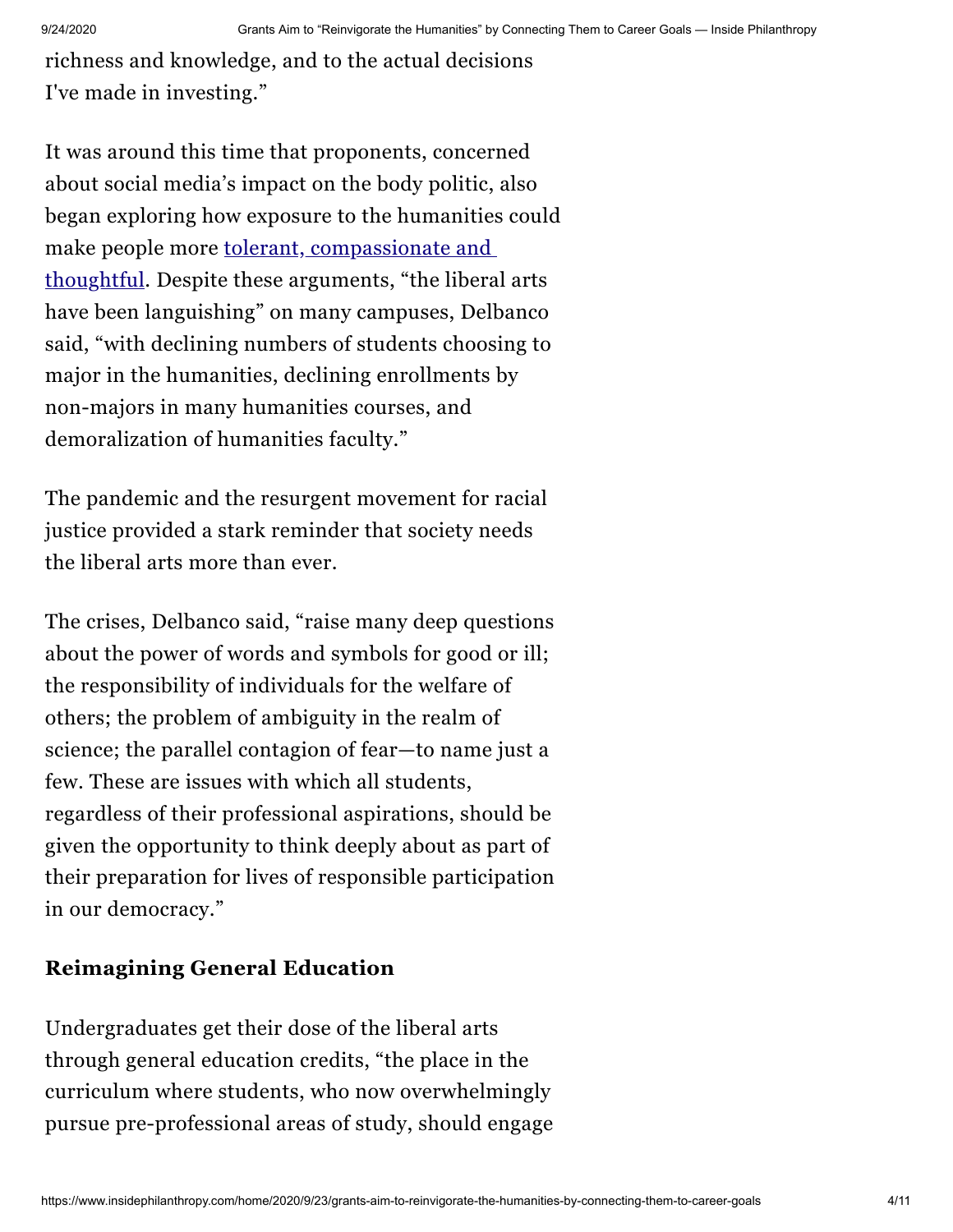with challenging and inspiring works of literature, art and philosophy," Delbanco said.

Unfortunately, at many institutions, "the impersonal and incoherent character of gen ed—which typically amounts to a few distribution requirements—doesn't allow much genuine engagement with humanistic questions," Delbanco said. Often, these courses feel like "something that must be gotten out of the way as fast and as painlessly as possible," particularly among low-income and first-generation students feeling pressure to enter the workforce.

"Cornerstone: Learning for Living" seeks to bridge this divide by making gen ed more coherent, attractive and attentive to student concerns and career aspirations by linking "transformative texts" to problems in technical fields.

The sponsors modeled the program after the "Cornerstone Integrated Liberal Arts" certificate at Purdue University. That program, which is designed for all undergraduate students, [consists](https://cla.purdue.edu/academic/cornerstone/index.html) of two phases. The first is a two-semester sequence that provides students with a "foundational knowledge of transformative literature from around the world, as well as fundamental reading, writing, speaking and analytical skills."

The second phase finds students taking nine hours in "Cornerstone Themes of Cultural Impact and Representation" to add depth to their major. These themes include science and technology, environment and sustainability, healthcare and medicine, management and organization, and conflict resolution and justice.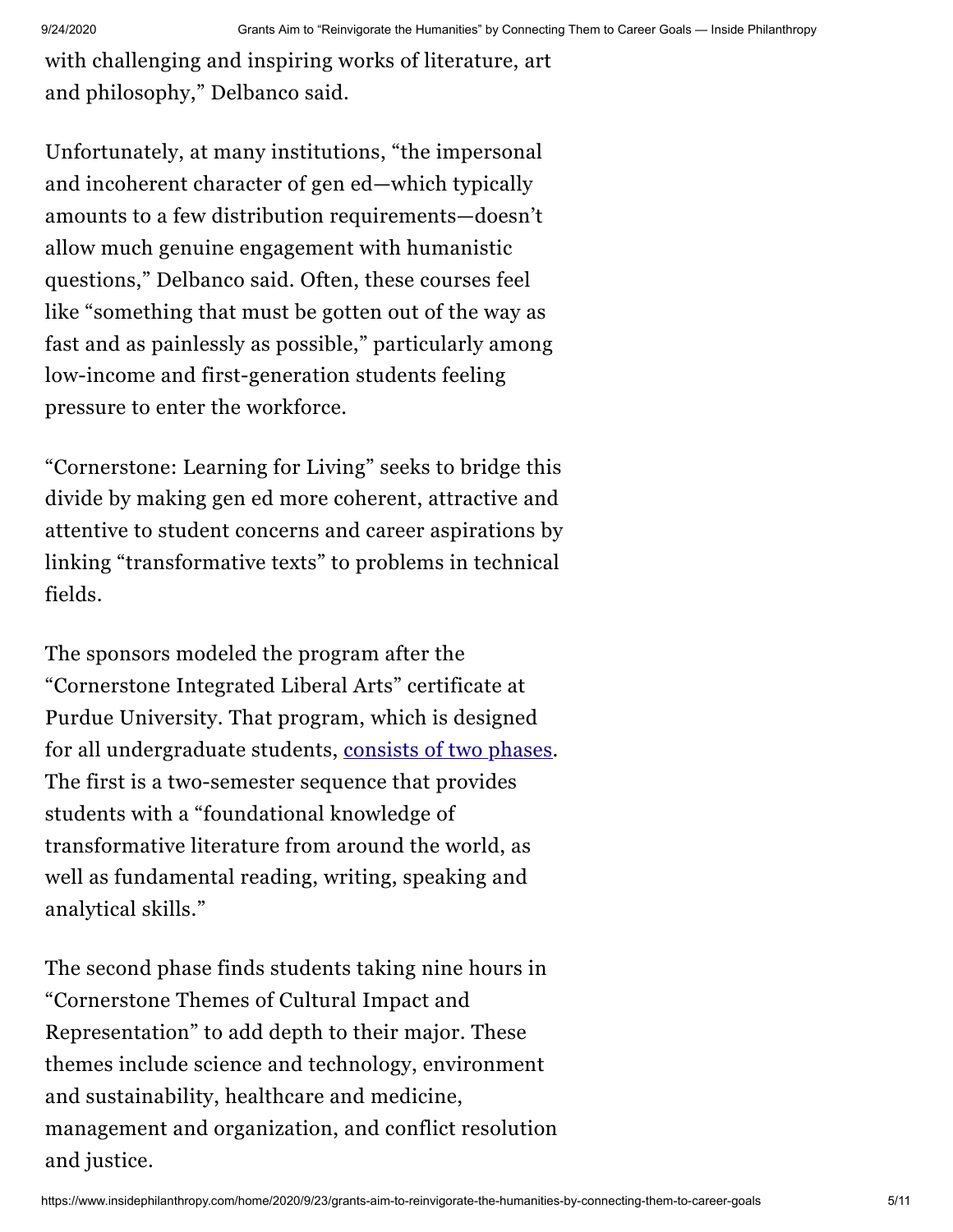The foundation's press release noted that Purdue's program "has reversed the decline in credit hours at Purdue's College of Liberal Arts, and created new opportunities for humanities faculty."

### **"These Words Should Matter to Everyone"**

Delbanco told me that the overarching goal of "Cornerstone: Learning for Living" is to "help students appreciate that technical problems cannot be addressed exclusively through technical solutions that everything they will be doing in life takes place in a *human* context."

The stakes couldn't be higher. In a recent column ominously titled ["](https://www.nytimes.com/2020/06/04/opinion/sunday/coronavirus-college-humanities.html)The End of [College](https://www.nytimes.com/2020/06/04/opinion/sunday/coronavirus-college-humanities.html) as We Knew It?" the *New York Times*' Frank Bruni suggests that the pandemic "provides extra incentive for schools to redirect money from the humanities to the sciences, because that's where big grants for biomedical research are."

When I asked Delbanco to provide an example of how a "transformative text" can apply to students pursuing a technical career, he cited the opening of Ralph Ellison's "Invisible Man":

"I am an invisible man. No, I am not a spook like those who haunted Edgar Allan Poe; nor am I one of your Hollywood-movie ectoplasms. I am a man of substance, of flesh and bone, fiber and liquids—and I might even be said to possess a mind. I am invisible, understand, simply because people refuse to see me."

"Anyone who reads—I mean really reads—the opening of 'Invisible Man' is shocked into awareness of how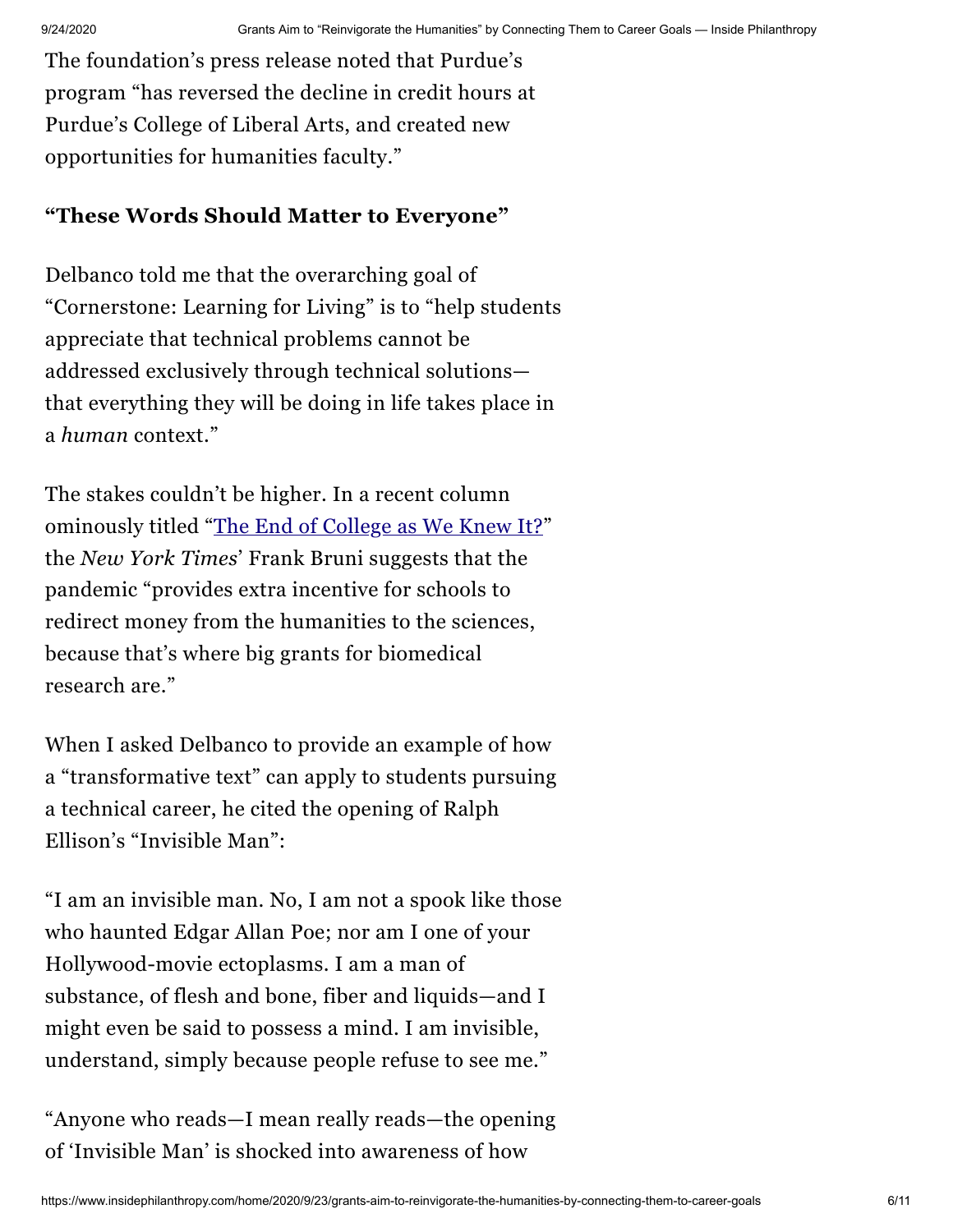easy it is to look through or around other people while failing to recognize their full humanity," he said.

"Those words should strike the mind and heart of anyone, in any profession—no matter how technical whose work affects the lives of other people, especially people whose dignity and sense of self-worth has been denied or assaulted. In other words, these words should matter to everyone."

#### **Liberal Arts for All**

Delbanco, who is also the Alexander Hamilton Professor of American Studies at Columbia University, became president of the Teagle Foundation in 2018. From day one, his primary focus has been on ensuring that a humanities education is available to all students.

He cited two additional commitments that support this goal. The first is the [foundation's](http://www.teaglefoundation.org/Call-for-Proposals/Initiatives/Knowledge-For-Freedom) Knowledge for Freedom program, which brings underserved high school students onto college campuses over the summer, where they "experience the intensity of a seminar-sized discussion taught by college professors focused on major works of philosophy and literature." Later, students engage in interconnected civic initiatives and receive coaching in applying for college and securing financial aid.

"Our data show that students served by our programs are more likely to matriculate into and graduate from college and major in the liberal arts compared to their counterparts from their public high schools," Delbanco said.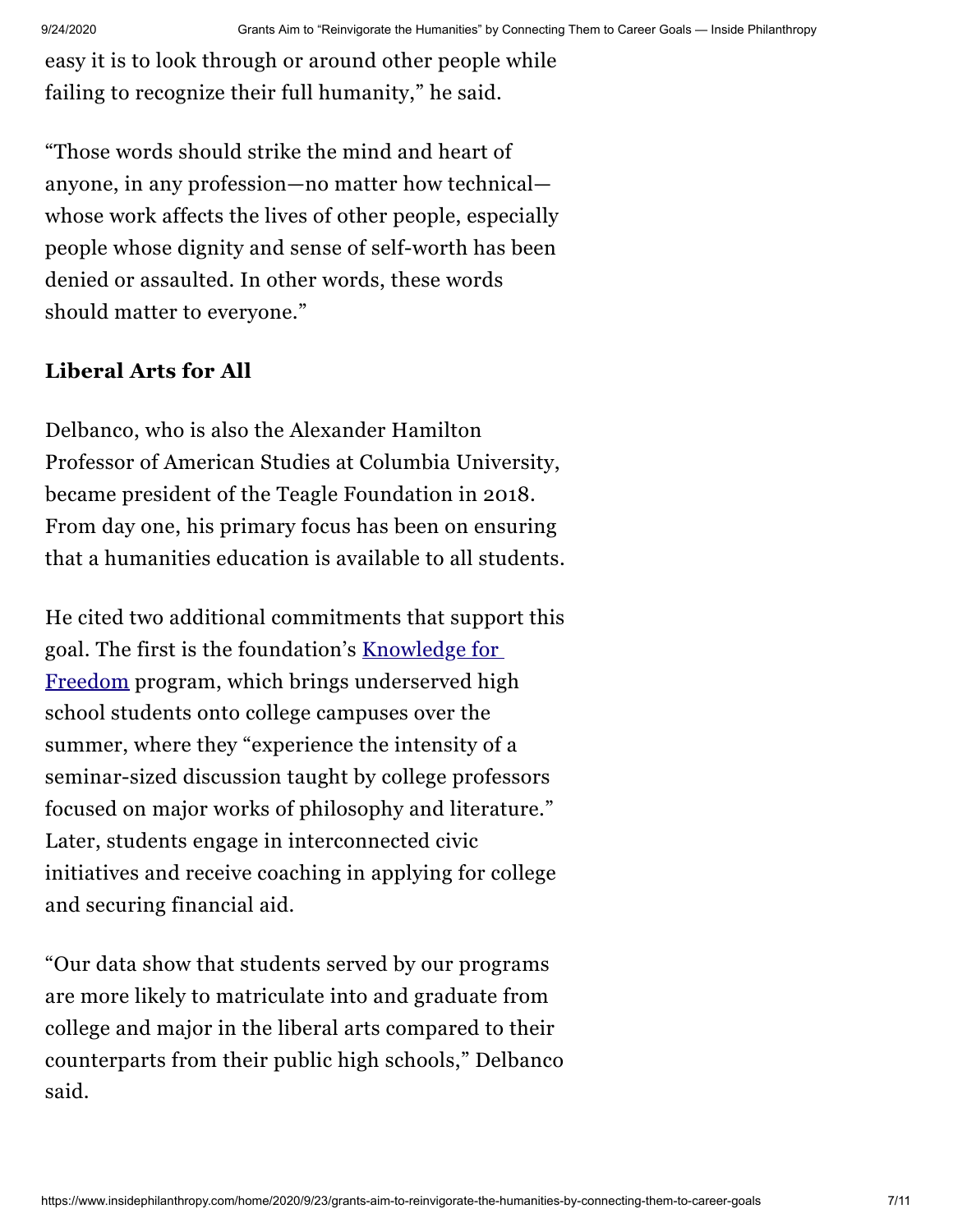The second [commitment,](http://www.teaglefoundation.org/Call-for-Proposals/Initiatives/Education-for-American-Civic-Life) Education for American Civic Life, aims to elevate the civic objectives of liberal arts education. Delbanco said that universities "often assume that their incoming students have received prior preparation on fundamental topics such as the formation of the American republic or the drafting of the U.S. Constitution, contention over its meaning, and its amendment over time."

But this isn't always the case. As a result, universities "miss opportunities to help undergraduates develop a real understanding of the history and fragility of democracy," Delbanco said. "We encourage institutions to embed these themes across their curriculum and thereby to foster deeper, more thoughtful and informed inquiry into the critical issues that we must face together as a society."

The foundation's new "Cornerstone: Learning for Living" initiative is currently open to community colleges, liberal arts colleges, regional comprehensive institutions and research universities. Schools may use implementation grants to support teaching fellowships for doctoral students, post-doctoral scholars and/or visiting faculty. Planning grants up to \$25,000 over 12 months are strongly encouraged to "lay the groundwork for successful curricular reform and faculty professional development."

Concept papers for the first round of planning and implementation awards must be submitted by December 1, 2020 at proposals@teagle.org. For additional information, applicants can dial into upcoming Zoom calls on [October](https://us02web.zoom.us/webinar/register/WN_qnSD64QaSdupe0NHNKy9DA) 8 and [15](https://us02web.zoom.us/webinar/register/WN_A6ShRY-3TrCPyGq9nMYA0g), and check out the ["Cornerstone:](http://www.teaglefoundation.org/Call-for-Proposals/RFPs/Cornerstone-Learning-for-Living) Learning for Living" request for